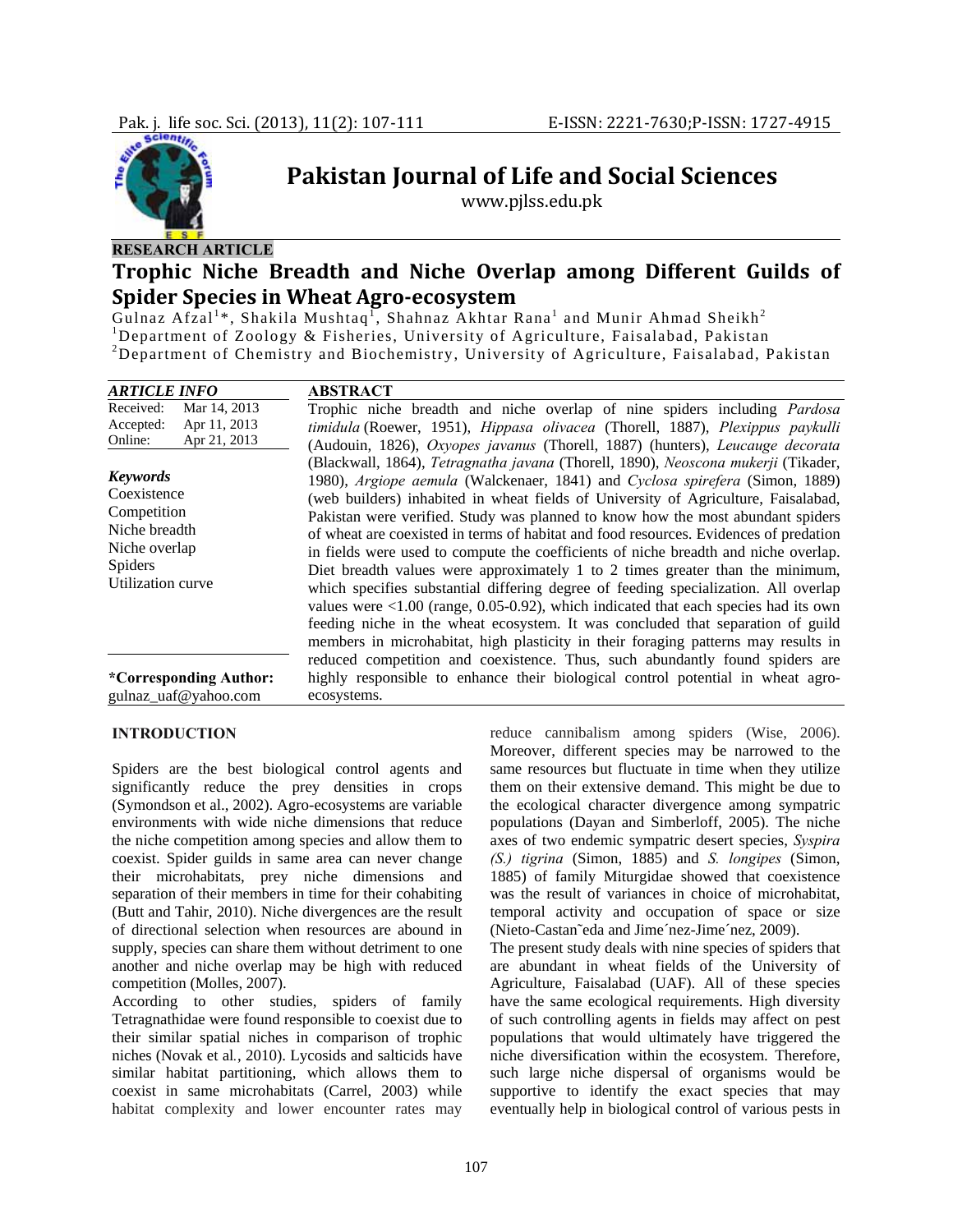wheat fields. On account of these influences, the present study was designed to understand how the most abundant nine spider species of wheat fields were coexisted in terms of habitat and food resources.

## **MATERIALS AND METHODS**

#### **Study area**

Wheat fields of  $4060m<sup>2</sup>$  were surveyed for spider fauna from December through April, during 2008 and 2009 at the UAF, Pakistan. No pesticide was applied in the experimental fields throughout the experimental period. All fields were harvested in mid May. During the course of study the average temperature and relative humidity ranged 17.0-32.5, 55.5-33.6 (2008) and 11.5- 31.8, 68.9-41.7 (2009), respectively. Meteorological data was obtained from Agricultural Meteorology Cell, Department of Crop Physiology, UAF, Pakistan.

### **Experimental organisms**

Nine spider species of winter wheat were selected for the present study including: *Pardosa timidula* (Roewer, 1951), *Hippasa olivacea* (Thorell, 1887), *Plexippus paykulli* (Audouin, 1826), *Oxyopes javanus* (Thorell, 1887), *Leucauge decorata* (Blackwall, 1864), *Tetragnatha javana* (Thorell, 1890), *Neoscona mukerji* (Tikader, 1980), *Argiope aemula* (Walckenaer, 1841) and *Cyclosa spirefera* (Simon, 1889).

### **Collection of spiders**

Two types of sampling methods (Pitfall traps and suction device) were applied throughout the growth period of wheat to study the active density of spiders. After every two weeks from December through April, 25 pitfall traps (14 cm long and 7 cm wide rounded mouthed) were set for five days to attain the ground spiders. After 48 hours, the traps were replaced by the fresh ones that were taken out after 72 hours of operation. Five pitfall traps were installed at each margin of the field and five in centre. Plotted jars were filled with a mixture of 150 ml of 70% ethyl alcohol and a small quantity of kerosene oil for the preservation and protection of captured contents.

Foliage spiders and other insects were collected by suction device (Siemens VK 20C01). Plants were selected randomly and vacuumed completely for 1 to 2 minutes. All captured individuals were carried to the Araneae Laboratory, Department of Zoology and Fisheries, UAF where they were strained, washed, dehydrated and stored in 95% ethanol, containing a little quantity of glycerine. Collected spiders were identified from the reference keys and catalogues provided by Tikader and Malhotra (1980), Tikader and Biswas (1981) and Barrion and Litsinger (1995).

## **Diet composition**

To obtain the predators with their insect prey, sampling was done in morning only for two hours at dawn (6:30- 8:30) and dusk (17:00-19:00) in every week by five different observers. Observed predation events were recorded and all captured predators along prey were stored and brought to the Laboratory. Insect prey was identified up to genus level with the help of related taxonomic information in the "Fauna of British India" and online electronic keys available on different websites.

## **Statistical analysis**

The average active density of the both ground and foliage spiders were compared by *t*-test. Utilization curves (Petraitis, 1979) were computed for each guild of species. To quantify niche breadth, one common measure Levins (1967) was used:  $B = 1/\sum p_i^2$ ;

where, *B* is the Levins measure of niche breadth and  $P_i$ is the proportion of individuals found using resource *i*. Species niche overlap was estimated by following measure, developed by MacArthur and Levins (1967):  $M_{jk} = \sum P_{ij} p_{ik} / \sum P_{ij}^2$ ; where,  $M_{jk}$  is the MacArthur and Levins niche overlap measure of species *k* on species *j*,  $P_{ij}$  is the proportion that resource *i* is of the total resource that species  $j$  utilizes and  $p_{ik}$  is the proportion that resource *i* is of the total resource that species *k* utilizes. Statistical software (Ludwig and Reynolds, 1988) was used to estimate such ecological indices.

## **RESULTS**

The total number of individuals was 1209 during the sampling period. Out of these, 495 belonged to the studied species (Table 1). The difference in the active densities of different species during both years was not significant ( $P = 0.23$ ). Foraging preferences of all the nine spider species were different towards the nine insect prey orders (Homoptera, Diptera, Hymnoptera, Orthoptera, Lepidoptera, Coleoptera, Thysanoptera, Odonata and Araneae). According to their choice, some were observed to exceedingly prefer Homopteran, Dipteran and Hymenopteran insects, though other prey groups were slightly favored (Table 2).

Utilization curves show that the dependence of different spider species differ on nine insect orders. Utilization curve of *P. paykulli* was found maximum (0.36) with Homoptera while *H. olivacea* marked the least utilization with the same order constituted the value (0.14). Species *O. javanus* was reported as a voracious predator of homopteran insects instead of *P. timidula.*  The overall most utilized prey orders were Homoptera, Diptera, Hymnoptera and Orthoptera while less reliant were Lepidoptera and Odonata (Fig. 1).

Niche breadth (B) highest values were approximately 1 to 2 times greater than the minimum, which specifies substantial differing degree of feeding specialization. *Hippasa olivacea* was found to be a generalist predator in all studied period, having a very wide niche because of relying on all prey groups. No doubt, the number of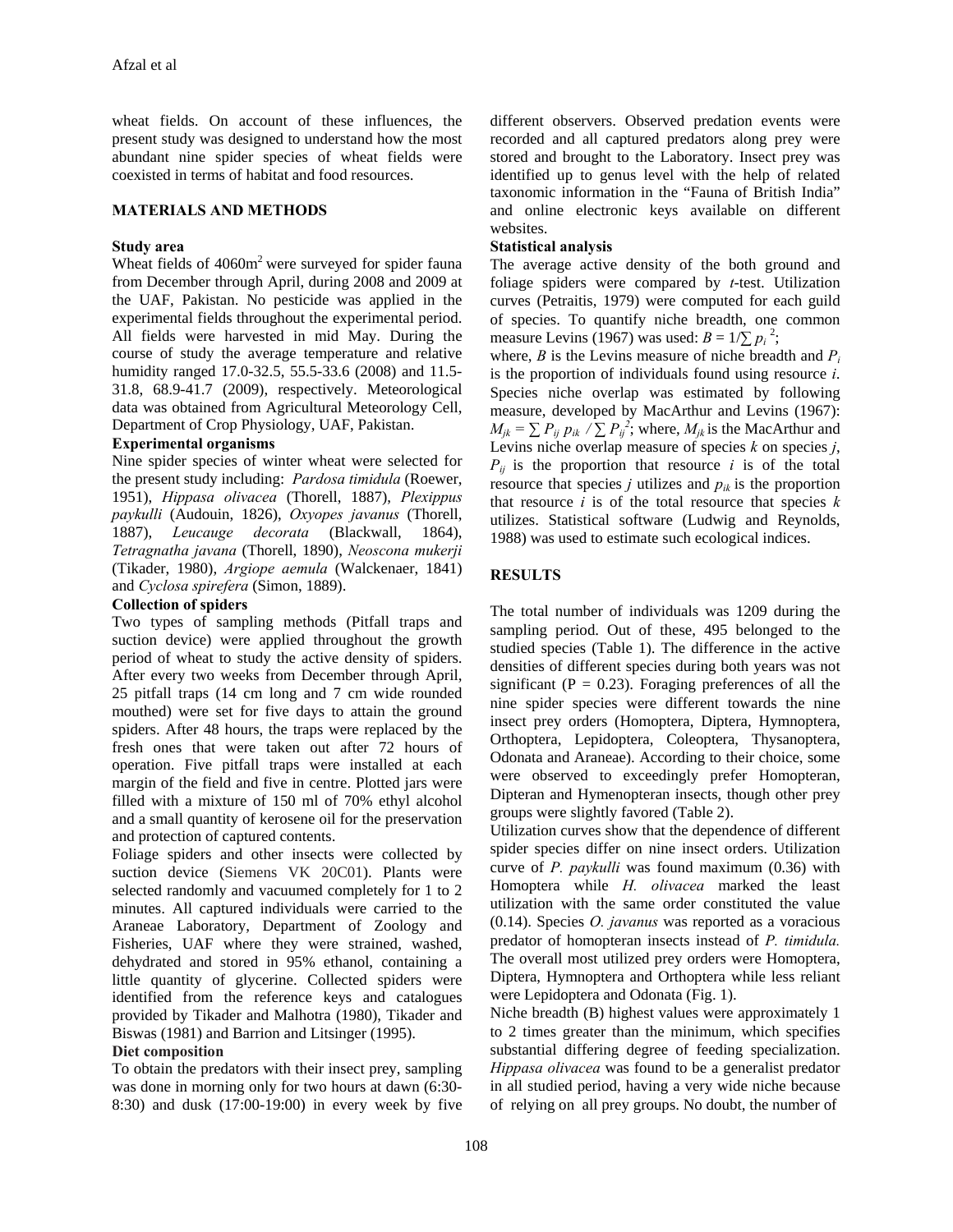| predators captured from wheat fields |                                       |        |        |        |       |  |  |  |  |
|--------------------------------------|---------------------------------------|--------|--------|--------|-------|--|--|--|--|
| during 2008 and 2009                 |                                       |        |        |        |       |  |  |  |  |
|                                      | Species Ground Foliage Ground Foliage |        |        |        | Total |  |  |  |  |
|                                      | (2008)                                | (2008) | (2009) | (2009) |       |  |  |  |  |
| NМ                                   |                                       | 39     |        | 43     | 82    |  |  |  |  |
| AA                                   |                                       | 21     |        | 30     | 51    |  |  |  |  |
| LD                                   |                                       | 22     |        | 23     | 45    |  |  |  |  |
| PP                                   | 25                                    |        | 26     |        | 51    |  |  |  |  |
| CS                                   |                                       | 15     |        | 25     | 40    |  |  |  |  |
| OJ                                   |                                       | 32     |        | 26     | 58    |  |  |  |  |
| HO                                   | 28                                    |        | 24     |        | 52    |  |  |  |  |
| PТ                                   | 24                                    |        | 35     |        | 59    |  |  |  |  |
| T.J                                  |                                       | 28     |        | 29     | 57    |  |  |  |  |
| Total                                |                                       | 157    | 85     | 176    | 495   |  |  |  |  |

**Table 1: Total abundance of dominant spider** 

**Table 2: Observed diet records of web builder and hunter spiders from wheat fields during 2008 and 2009** 

| $\rightarrow$ 000 and $\rightarrow$ 007 |    |          |    |                |           |    |    |    |    |
|-----------------------------------------|----|----------|----|----------------|-----------|----|----|----|----|
| Web Builders                            |    |          |    | <b>Hunters</b> |           |    |    |    |    |
| Spiders                                 |    | NM AA LD |    | TJ             | <b>CS</b> | PP | OJ | HО | PT |
| Hom                                     | 12 | 8        | 5  | 5              | 3         | 7  | 2  | 5  | 3  |
| Dip                                     | 13 | 9        | 4  | 6              | 2         | 3  |    | 2  |    |
| Hym                                     | 15 | 7        | 4  | 2              |           |    | 6  | 4  | 2  |
| Ort                                     | 11 | 4        | 4  | 4              |           |    |    | 2  | 2  |
| Lep                                     | 8  | 6        | 5  | 2              | 2         | 2  |    | 3  | 2  |
| Col                                     | 17 | 6        | 3  | 10             | 4         | 4  | 2  | 4  | 2  |
| Thy                                     | 4  | 6        | 5  |                |           | 2  | 5  | 3  |    |
| Odo                                     | 6  | 4        | 2  | 1              |           | 3  | 2  | 3  |    |
| Ara                                     | 9  | 6        | 3  |                | 3         | 6  | 2  | 4  | 2  |
| Total                                   | 95 | 56       | 35 | 32             | 18        | 35 | 22 | 30 | 16 |



**Fig. 1: Utilization curves of nine synoptic species** 

prey utilized by *O. javanus* (specialist predator) was high in amount but it preferably consumed the Homopteran, Dipteran, and Araneanoid insect species and showing least attention towards other prey groups (Table 3).

The Levins niche overlap (LO) values were calibrated for nine synoptic spiders with the assistance of their utilization curves. For each of the pairs, two Levins overlap values were compared in a way that the overlap

**Table 3: Niche breadth and niche overlap values between nine pairs of spider species captured from wheat fields during 2008 and 2009** 

| <b>Species</b>                                         |  |  |      |                              |  |  |  |  |                          |
|--------------------------------------------------------|--|--|------|------------------------------|--|--|--|--|--------------------------|
|                                                        |  |  |      | B NM AA LD PP CS OJ HO PT TJ |  |  |  |  |                          |
| <i>NM</i> 7.06 - 0.090.13 0.08 0.14 0.11 0.150.40 0.09 |  |  |      |                              |  |  |  |  |                          |
| <i>AA</i> 5.66                                         |  |  | 0.24 | 0.17 0.17 0.22 0.330.24 0.43 |  |  |  |  |                          |
| LD 6.02                                                |  |  |      | 0.37                         |  |  |  |  | $0.260.56*0.210.12$ 0.16 |
| <i>PP</i> 5.26                                         |  |  |      |                              |  |  |  |  | 0.19 0.23 0.41 0.27 0.28 |
| CS 6.78                                                |  |  |      |                              |  |  |  |  | 0.39 0.080.09 0.24       |
| 0.15.90                                                |  |  |      |                              |  |  |  |  | $0.210.41$ $0.91*$       |
| HO7.19                                                 |  |  |      |                              |  |  |  |  | $-0.09$ 0.66*            |
| <i>PT</i> 6.76                                         |  |  |      |                              |  |  |  |  | 0.28                     |
| <i>T.J</i> 6.94                                        |  |  |      |                              |  |  |  |  |                          |

\*>50 overlap values, *B*= Levins measure of niche breadth

by first member on to the second member and *vice versa*. Those species pairs which showed >50% overlap values (*AA×TJ, LD×OJ, OJ×TJ, HO×PT, HO×TJ, PT*×*TJ*) are mentioned here while those showed no apparent interactions were not discussed. The extreme overlap values were documented between *O. javanus* (0.91) and *T. javana* (0.92) species both represents almost complete overlap. Similarly, another very marked overlap comparison of *H. olivacea* with *T. javana* was studied, former species (0.66) cover the later one (0.58) (Table 3).

#### **DISCUSSION**

The current study showed that although all spiders were generalist predators but served on the similar prey groups of different sizes that resulted in reduced competition among coexisting species. Remarkably, proportion of all prey orders in the diet of spiders were found in different frequencies while ratio of Homopteran, Dipteran and Hymnopteran insects was observed highest in the diet of web weavers. Results of our study were similar with findings of Nyffeler (1999) but contrasting with report of Miyashita (1991) that prey compositions usually never change among coexisting species. It's worth mentioning here that an optimized diet composition is always necessary for the best survival and reproduction of spiders that may extract by mixing food items (prey groups) (Uetz et al., 1992). This might be expected that more insects caught in the webs were due to the temporal web weaving activity of the spiders. Hence, the low visibility and freshly weaving webs was the hub of species as compared to others (Kraker et al., 1999).

Diet breadth that is inversely associated to feeding specialization was figured out for each guild to gain perceptions about how specialized or unspecialized a species is within a given environment. All values were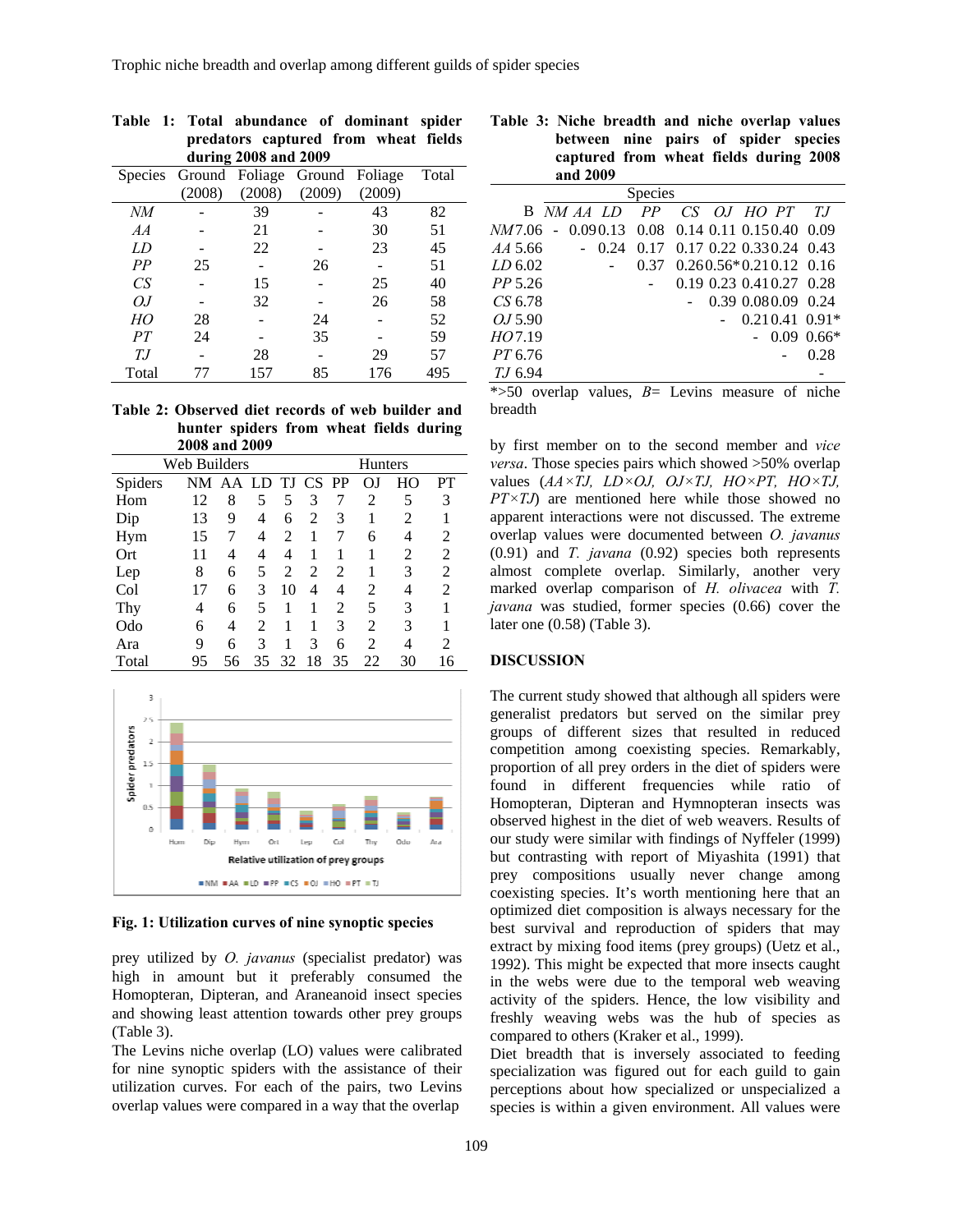standardized by maximum value ranged from 0.0 to 1.0 that showed that each spider has its own feeding niche in wheat agro-ecosystem. The results of species specialization were directly consistent with the results of Butt and Tahir (2010) they reported that coexisting guilds of orb web and hunting spiders have no difference in niche breadth values e.g., *Pardosa birmanica* performed to be a territory specific, *Oxyopes javanus* was a professional chaser, *Tetragnatha javana* and *Neoscona theisi* both were time and habitat specialized and generalized in prey selection.

During the study, niche value of hunters was broader due to their early appearance that remained in the field till its harvesting. Nyffeler (1999) reported the similar results that hunting guilds have broader niche as compared to orb web-weavers. Likewise, the increase in preferred prey size and widened potential prey spectrum lead to niche extension of species. Thus, impact of environmental changes on distribution and availability of prey may interact with individual based complex behavior that is too enough to cause niche variations among species (Bolnick et al., 2003; Santoro, 2011). Generalist predators were found more effective than specialists to reduce and stabilize the insect prey densities within the fields that usually fed on aphids and fleas while making a little impact on plant bugs, weevils, leaf beetles and caterpillars. Typically, generalists have greater propensity to meet their desires and use several food items despite of having adverse circumstances. In other words more specialized species are more reliant of a particular food (Swihart et al., 2003).

A total of 36 pairs were studied for the niche overlap, five of them showed >50% values (complete overlap) and the remaining, coexist in the same environment due to <50% overlap values. Such findings were highly comparable with the standard values of MacArthur and Levins (1967) which suggested that species can coexist if overlap values are not exceeded more than 54%. The only reason of such lower number was not the limited supply of resources but due to the interspecific and intraspecific predation which ultimately limits the each guild in agro-ecosystem. Similarly, the overlap values were >50% while overall niche values were <50% for orb web species in rice agro ecosystem (Tahir et al., 2012). In reality a very large value of prey taxa overlap may be found when it is being portioned and highly correlated with size/microhabitat, but implemented independently (May, 1975). After reaching the resources at their maximum carrying capacity, utilization also increase, while among higher competition coexistence may persist by nonlinearities of niche dimensions in all environments (Vandermeer et al., 2002). So, the results can also be compared with sympatric species of Louisiana that exploit the resources in a number of ways that could ultimately

lessen the overlap values and flourish coexistence of individuals (Perkins, 2009).

The study indicated that maintenance of these spiders would be beneficial to make an extensive check against the insect pest of wheat by reducing their intra-guild predation among them. Conclusively, competition among selected spiders has negligible effect on their continued existence at the same area, guild's niche breadth and niche overlap revealed the useful competitive interactions in community ecology that may lead to conservation and co-existence of species.

#### **Acknowledgements**

The authors are highly acknowledged to the University of Agriculture, Faisalabad for providing financial assistance to accomplish this task.

#### **Abbreviations used**

Some abbreviations have been used in the paper viz. NM= N. mukerji, AA= A. aemula, LD= L. decorata, PP= P. paykulli, CS= C. spirefera, OJ= O. javanus, HO= H. olivacea, PT= P. timidula, TJ= T. javana, Hom= Homoptera, Dip= Diptera, Hym= Hymnoptera, Ort= Orthoptera, Lep= Lepidoptera, Col= Coleoptera, Thy= Thysanoptera, Odo= Odonata and Ara= Araneae.

#### **REFERENCES**

- Barrion AT and JA Litsinger, 1995. Riceland Spiders of South and Southeast Asia, CAB International, Cambridge, UK.
- Bolnick DI, R Svanback, JA Fordyce, LH Yang, JM Davis, CD Hulsey and ML Forister, 2003. The ecology of individuals: Incidence and implication of individual specialization. American National, 161: 1-28.
- Butt A and M Tahir, 2010. Resource partitioning among five agrobiont spiders of a rice ecosystem. Zoological Studies, 49: 470-480.
- Carrel JE, 2003. Ecology of true burrowing wolf spiders (Araneae: Lycosidae). Journal of the Kansas Entomological Society, 76: 16-30.
- Dayan T and D Simberloff, 2005. Ecological and community-wide character displacement, the next generation. Ecology Letters, 8: 875-894.
- Kraker De J, A Van Huis, KL Heong, IC Van Lenleren and R Robbinge. 1999. Population dynamics of rice leaf folder and their natural enemies in irrigated rice fields in Philippines. Bulletin of Entomological Research, 89: 411-421.
- Levins R, 1967. Evolution in changing environments: Some theoretical explorations. Princeton University Press, Princeton. NJ, USA.
- Ludwig JA and JF Reynolds, 1988. Statistical ecology. A primer on methods and computing. Wiley-Interscience, USA.
- MacArthur R and R Levins, 1967. The limiting similarity, convergence and divergence of